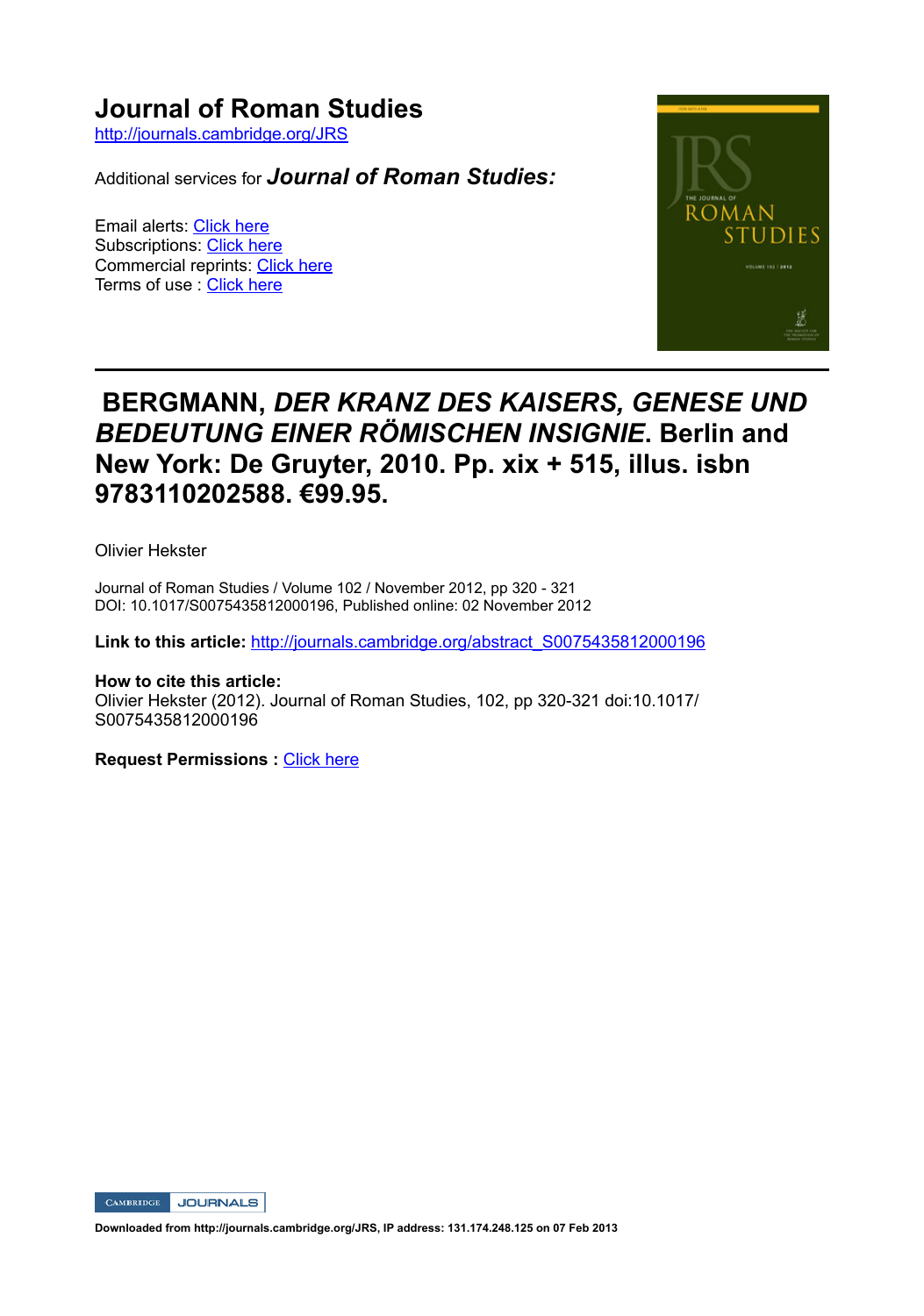the many constituencies whose support he sought and traces the evolution of his image in response to events both in and out of his control. There are excellent discussions of the symbolic significance of, for example, the conquest of Britain, Claudius' marriage to Agrippina and the advancement of Nero.

O.'s Claudius is an emperor of remarkable 'energy in governing' (16). Like Levick, O. seeks to reveal the rationality of Claudius' actions. He sees signs of consistent policy and strategic thinking in *inter alia* his annexation of Lycia, Thrace and Judaea, his generosity with the citizenship, and — last but not least — his preparations for a smooth succession (which O. sees as one of his most substantial achievements). His failings are attributed not to disability or weakness of character but to the precariousness of his political situation. Claudius was 'the prisoner of his position'  $(223, 123)$ 258). Because of Gaius' failure to mark him as a successor, his lack of military and public experience and his relatively weak connection to the Julian family, Claudius was from the beginning more vulnerable than any of his predecessors. To consolidate his hold on power, he was forced to deal harshly with potential rivals, to take measures to re-establish a dynasty and to give more power and prestige to his family and freedmen — all of which inevitably alienated senatorial opinion. He was also driven to undertake even loftier projects than his predecessors, setting himself heroic goals which were all too likely to end in failure — as happened with his efforts to reform provincial government and his plan to drain the Fucine lake. This is surely right. The excesses of Claudius' regime are just one symptom of the disease of deficient legitimacy that afflicted the Roman principate (the diagnosis is Veyne's: Le pain et le cirque  $(1974)$ , 719).

As the subtitle ('Image and Power') insists, this is a book that takes representation seriously. It recognizes that 'for many of his subjects the emperor was more a symbol, almost a fiction, but a powerful fiction'  $(26)$  and is always attentive to how that fiction was constructed through a complex and ongoing dialogue between the ruler and his subjects. But it does not quite have the courage of its own convictions. Despite disavowing biography (24), it repeatedly slips back into a biographical mode. There is much here on Claudius' remarkable 'energy' (11, 15, 16, 180, 190), his 'personality' (147, 154, 157), his 'strong concern' for justice (220, 201) and his 'tenacity' (114), thoroughness (119) and 'vigilance' (120). It is perhaps a pity that O. was not more radical in focusing on the emperor as image, fiction and fantasy  $-$  rather than perpetuating the ultimately futile search for the 'real' Claudius.

The book aspires to offer not just a narrative of Claudius' reign, but also new insights into the principate itself (27–8). Here it is less successful. O. has his sights on Fergus Millar's reactive model of imperial government. Again and again he insists that Claudius was not a 'passive' ruler, pointing to his decision to invade Britain and what he sees as clear and consistent policies on, for example, the frontiers, the imperial cult, the finances and the propagation and manipulation of his image. But even if we were to grant these points (and they are not uncontroversial), they would still not invalidate Millar's point that the vast majority of the emperor's activities — and the vast majority of administrative decisions — were reactive rather than active. Millar's model is vulnerable to other lines of attack, e.g. to the arguments that imperial decisions on particular cases could become general rules and that there is in any case a survival bias favouring evidence of the reactive and adjudicatory aspects of Roman administration over its active, policy-making activities (see Bleicken, Zum Regierungsstil des römischen Kaisers (1982) and Burton in Chiron 32 (2002), 249–80). I am not convinced there is much to be gained on this front by a study of a single emperor.

University of St Andrews and the University of St Andrews Myles Lavan mpl2@st-andrews.ac.uk doi:10.1017/S0075435812000184

### B. BERGMANN, DER KRANZ DES KAISERS, GENESE UND BEDEUTUNG EINER RÖMISCHEN INSIGNIE. Berlin and New York: De Gruyter, 2010. Pp.  $xix + 515$ , illus. ISBN 9783110202588. €99.95.

How do symbols gain and change their meanings? The question is an important one, and oddly neglected in most analyses of Roman emperorship. The monumental Die Strahlen der Herrscher (1998) by Marianne Bergmann aside, there has been little attention for ways in which specic symbols of imperial power changed significance and function over time. Bettina Bergmann's ambitious monograph, an adaptation of her 2006 dissertation, focuses on the functions of Roman wreaths and their depictions and descriptions in the late Republic and early Empire, to find out how this particular symbol of status could end up denoting imperial power.